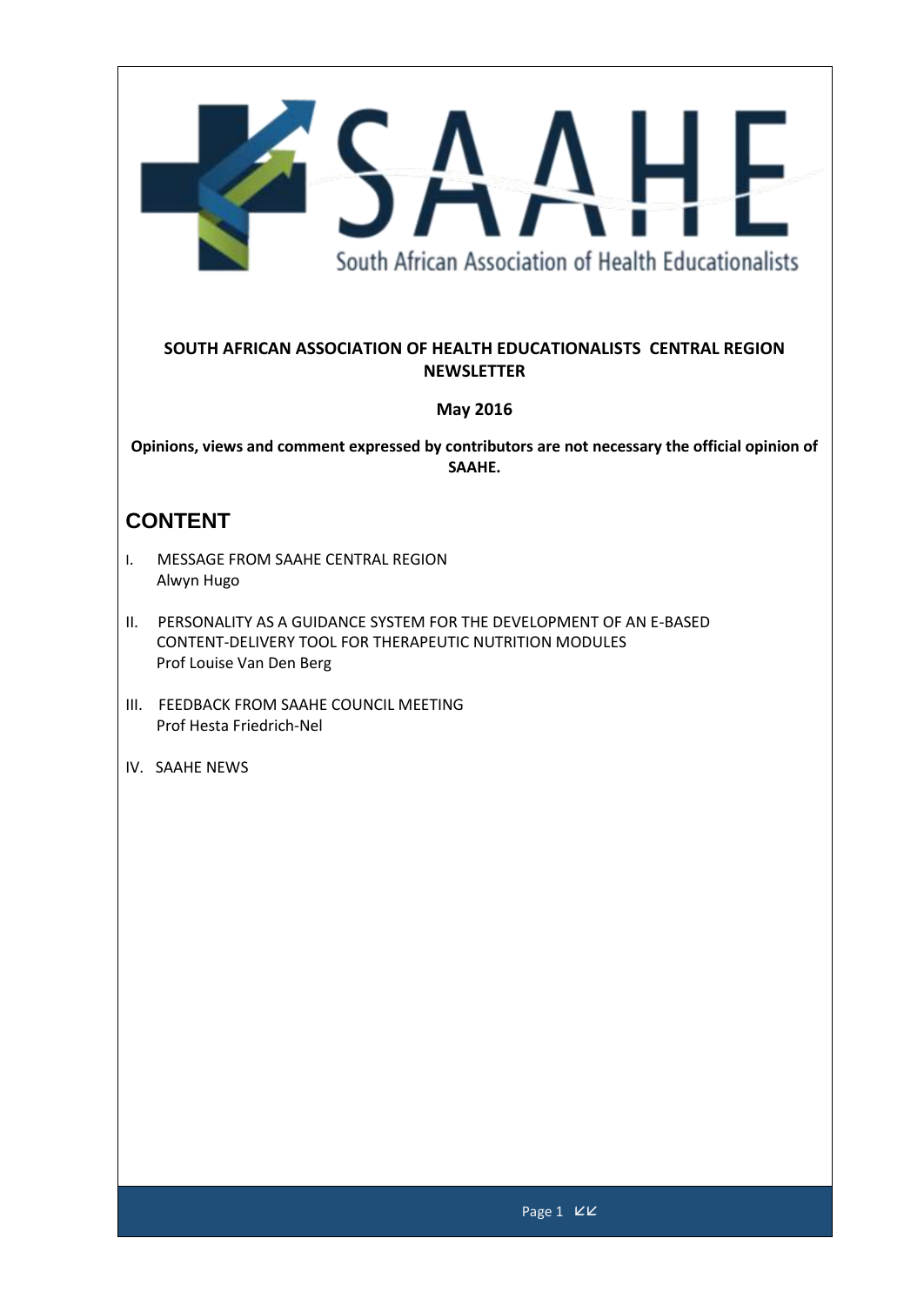## **I. MESSAGE FROM SAAHE CENTRAL REGION**

Dear Friends and Colleagues in health sciences education.

The new SAAHE Central region management team was selected during the annual general meeting on 16 March 2016. The team consists of 9 members in dedicated portfolios. In the following each member will give a short introduction describing their portfolio and aim for SAAHE.

### **Lynette van der Merwe**

It is a pleasure to introduce myself to you. I am the vice-chairperson of the newly elected SAAHE management committee, and am employed as the undergraduate medical programme director in the School of Medicine at the UFS. My background is in both medicine and education, as I qualified as a medical practitioner at the UFS (MBChB). I also obtained the degrees M.Med.Sc. (Surgery) and PhD (HPE) from the UFS. I have worked in a variety of disciplines, including Anaesthesiology (completed the DA), Critical Care, Obstetrics and Gynaecology (Reproductive Health). I have also worked as a GP in private practice, and was a lecturer in Physiology in the Department of Basic Medical Sciences in the School of Medicine for many years, before taking on the new challenge of managing the MBChB progamme since 2015. My vision for SAAHE is that we realise that everyone can make a difference, but that we have to decide whether we make it a good one!

### **Mathys Labuschagne**

I am the Head of the Clinical Simulation and Skills Unit, School of Medicine, University of the Free State. I completed my MB ChB degree in 1987 at the University of the Orange Free State and after completing my Internship in Bethlehem and military service I went into private practice as a general practitioner in Bloemfontein. After twelve years in general practice I specialised in Ophthalmology. I completed my MMed (Ophth) in 2006 and worked as a full-time consultant and lecturer in the Department of Ophthalmology at Universitas Hospital in Bloemfontein. I obtained a PHD in Health Professions Education in June 2012 from the University of the Free State, my PHD title is: Clinical Simulation to enhance undergraduate medical education and training at the University of the Free State. My portfolio on the SAAHE Central branch management team is Academic. My vision is to extend the current academic programme presented at the Central Branch with top of the class speakers of high academic standard and topics that will capture the interest of attendees.

### **Hesta Friedrich-Nel**

I am currently the HOD Clinical Sciences at the CUT and holds the Finance portfolio on the SAAHE Central region management committee. I am the secretary of the SAAHE National Council and for that reason an executive council member. My vision is for the central region to engage as many as possible of the colleagues from the faculties involved at the UFS and CUT. In doing so I wish for the academic activities to linger as discussion points and to influence the way in which we approach teaching, learning and assessment activities. In my specific portfolio I wish to build on the sound financial status of the central region to provide all involved with a 'value for money' experience.

### **Gerbrecht Niemand**

I am a Senior Assistant Officer in the department Basic Medical Sciences at the Faculty of Health Sciences, University of the Free State. I am serving SAAHE as a council member, with the Administration portfolio since March 2016. My vision for the Administration portfolio is to create and maintain administrative systems and procedures that will provide meaningful support to the realization of the SAAHE Leaders for Vision 2030 objectives.

### **Riaan van Wyk**

I am currently the chief technical expert at the Clinical Simulation and Skills Unit at the UFS. My main responsibilities include the programming of High-fidelity scenarios. I have just finished my Masters degree in HPE and also have a B.Comm (IT) degree. My vision for the Information Technology portfolio is to optimise communication between members utilising our existing web presence.

### **Jeanette du Plessis**

I graduated in Radiography in 1985 from the University of the Free State (UFS). During my Radiography career, I received professional training in all diagnostic modalities namely, General Radiography, Mammography, Vascularand Interventional Radiography, CT and MRI. In 2000, I accepted a position as lecturer in Radiography at the Central University of Technology, Free State where I am still employed. To equip myself to be more proficient in my teaching career I completed a Master's degree in Higher Education in 2008 and a PhD in Health Professions Education in 2015, both from the UFS. I am passionate about the Radiography profession and hope to use my knowledge and skills for the betterment of the profession. My portfolio on SAAHE Central branch's management team is Marketing. My vision is to help grow attendance of local SAAHE activities since these activities are not only informative but present opportunities for colleagues to network across disciplines and institutions.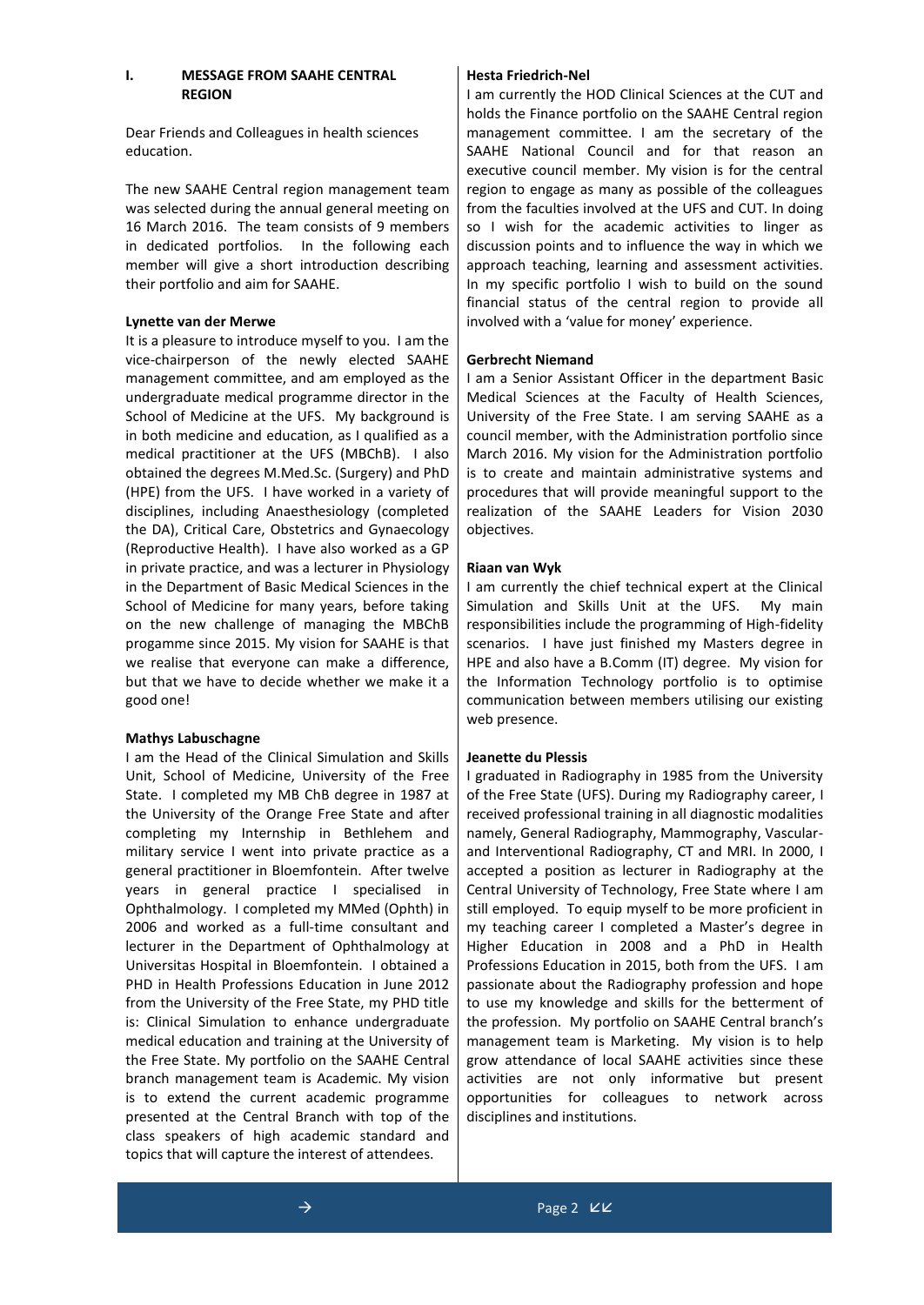#### **Deliwe Mtyongwe**

I am Deliwe Mtyongwe; lecturer at CUT in the Dental Assisting programme since 2011. I have the following qualifications: BSc Physiology (UFS), BChD (UP) and Advanced Diploma in Higher Education (UFS). I am currently studying towards an MSc in Community Dentistry at Wits University. I hold the position of secretary for SAAHE central region. My vision for SAAHE is to attract more young academics to be active members of all SAAHE activities; in order for us to provide our learners with the most innovative and cuttingedge learning methods and content.

#### **Gert van Zyl**

I am the Dean on the Faculty of Health Sciences at the UFS and President of SAAHE. I served on a number of MDB committees and on the HPCSA Council. I contributed towards the establishment of the PPP at Universitas Hospital in the early 2000's. This initiative created a big impact on the delivery of Health Care in the Free State with establishment of two Netcare- Community Health hospitals in Pelonomi and Universitas Hospitals. The third stream income generated by this initiative is in potential enormous and can create a better health for all in the Free State. My passion is towards better quality health services. Proof of my leadership in this regard is my contribution to the establishment of the Quality Assurance programme in the Free State Department of Health. My contribution to teaching, research and service delivery on an academic level is recognized on national and international level. I have steered a number of revisions of curricula on undergraduate and postgraduate level. At present I am an Inaugural Fellow of AMEE. I have a PhD in Health Professions Education and I have an interest in Family Medicine, Community Health, health economics, curricula design and academic accreditation.

#### **Alwyn Hugo**

I am a member of the Division of Undergraduate Programme Management in the School of Medicine UFS. My focus areas are technology in teaching and learning, ICT skills development and student performance. I have a Masters degree in HPE from the UFS and enjoy the dynamics associated with students in higher education. I am the chair of SAAHE Central region and my vision for SAAHE Central is;

- to develop debate in the local education community,
- to increase awareness and support of the National SAAHE agenda on local level.

The SAAHE Central region's management team is dynamic and competent in terms of management

and health profession education. I am confident that the team will promote health professional education on a local and national level and to enact SAAHE's vision to improve the quality of teaching and learning in health sciences education so as to enhance the delivery of high quality, affordable and sustainable health care to South Africans in both the public and private sector.

# **Alwyn Hugo Chair: SAAHE Central**

----o-o----

### **II. PERSONALITY AS A GUIDANCE SYSTEM FOR THE DEVELOPMENT OF AN E-BASED CONTENT-DELIVERY TOOL FOR THERAPEUTIC NUTRITION MODULES**

Our paradigms as educators are informed, consciously or subconsciously, by many frameworks and models that we encounter in our professional development. My own is an eclectic approach incorporating Knowles's principles of adult learning, Kolb's learning styles, and Fleming and Mill's VARK theory, and above all, the Myers-Briggs personality type indicator (MBTI). The latter, developed by Katherine Briggs and Isabel Myers, based on the theories of Carl Jung, proposes a model to explain different temperament traits and automatic emotional responses to experiences, which are generally stable over the lifetime.

The MBTI classifies people on a continuous axis in four domains, namely introverted/extroverted (how they prefer to focus their attention and where they get their energy from), sensory/intuitive (how they prefer to take information in), thinking/feeling (how they prefer to make decisions), and judging/perceiving (how they prefer to act on information). In the words of Catherine Briggs (MBTI Foundation: Online): "Good type development can be achieved at any age by anyone who cares to understand his or her own gifts and the appropriate use of those gifts". The theory states that all people have certain inborn preferences, but that, by being made aware of these, anyone can develop their less dominant traits in order to become more balanced and better orientated towards life. Being extremely introverted, for example, may make it hard for a person to communicate information; learning to become more open to others, can make this easier.

The application of these preferences to teaching and learning, has been the subject of much published research. Developing learning material and creating the type of learning environment in which the different preferences are met, is not only conducive to learning, but may also help students to develop their more dormant traits. For example, including group work may energise an extrovert, but challenge an introvert. Similarly, complicated case studies that require much integration of different facts, findings and theories,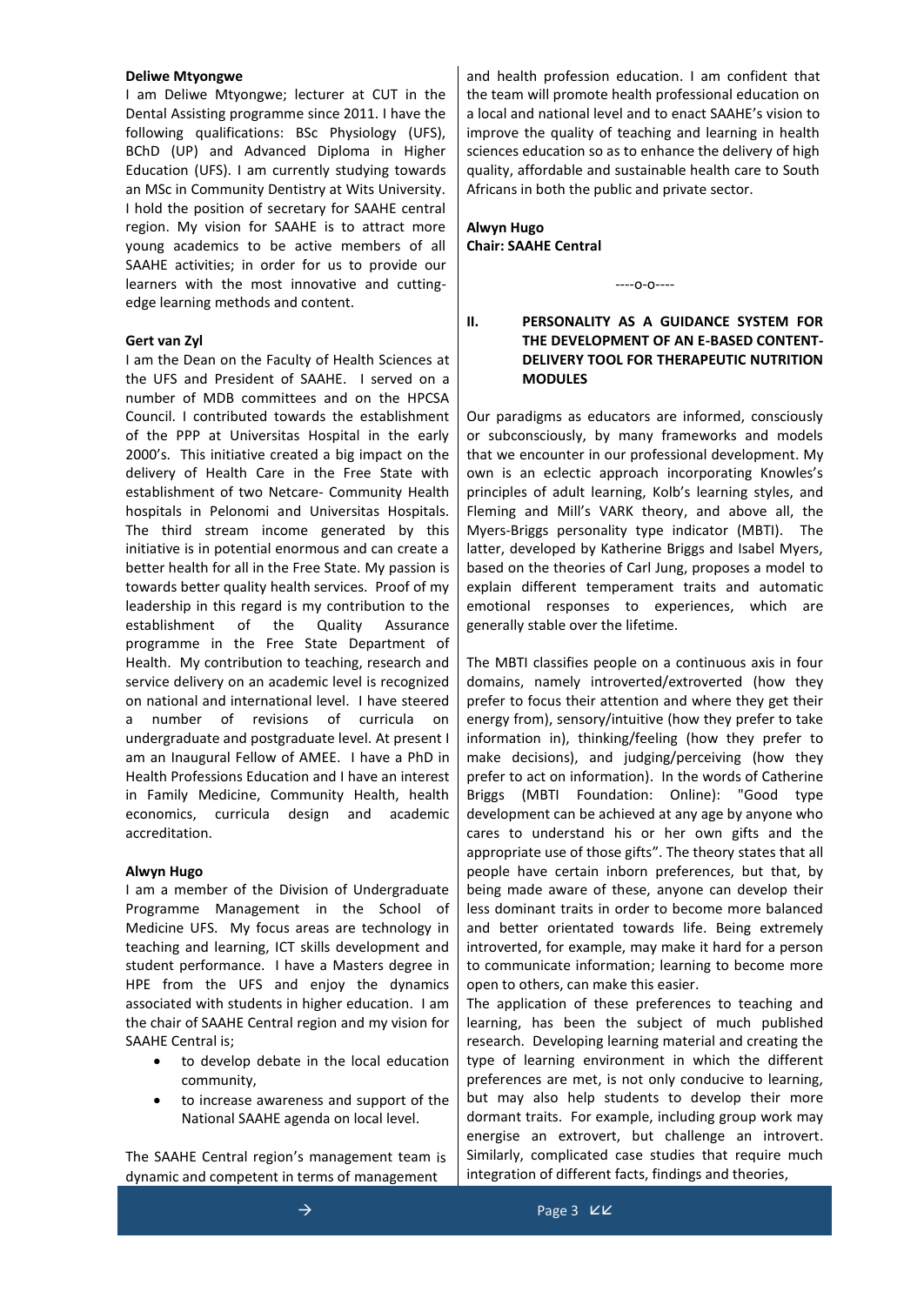may stimulate students who intuitively absorb information and prefer to see the bigger picture while they naturally look for patterns and connections; while those with sensory preferences, who rely on their senses to take in information, may feel a little lost without more guidance. Literature indicates that more than 75% of people (Briggs Myers et al, 1998), including students (Hagan & Taylor, 1999), are sensory-orientated. These students need concrete facts, organisation, and structure and become easily frustrated and impatient with complicated situations (which are inherently part of therapeutic work). This theory has greatly influenced my development of a content delivery tool for the therapeutic nutrition modules, which forms a major part of the BSctraining of dieticians at the University of the Free State. The tool was intended to map the territory to assist sensory learners in keeping the big picture in focus, while also appealing to intuitive learner's natural tendency towards such organisation.

In this tool, initially produced as a DVD, hyperlinks were used in PowerPoint to create a table of contents with virtual buttons linking to different pages, each representing a theme within a module of therapeutic nutrition. On each theme page, more buttons, arranged according to a generic system, link to the aims, learning outcomes, learning materials, assessment criteria, PowerPoints slides used in class to facilitate the teaching and learning of the particular theme, supporting resource materials (including for example articles, position papers, conversion factors, etc.), video links to enhance the topic, legitimate web-sites for future reference, selftests, as well as practical assignments. Further links on each theme page offer access to the socalled professional toolbox, which contains an ever-evolving and updated array of clinical tools presented in multimedia; for example video-based step-by-step instruction to interpreting nutritionrelated signs and symptoms, performing and interpreting anthropometrical measurements, or conducting nutrition counselling session, as well as the full array of published formulas to calculate dietary needs of various types of patients, and much more. With this tool, all information related to a certain theme, is readily at hand, assisting both facilitator and the students to situate the material within the bigger picture. Furthermore, it helps to organise the multimedia used for the delivery of the module content. More recently the tool was developed for online access.

Very positive feedback regarding the content and interface are received from undergraduates annually. While the tool was originally intended to organise the teaching and learning of the

undergraduates, former students working as dieticians in therapeutic settings all over the world, have been giving spontaneous feedback. They report that the tool not only allows them quick and highly structured access to the totality of their professional tools, but provides a quick recap of the pathophysiology and basic nutrition therapy for all the diseases they had studied at university. According to former students, this has proven to be extremely helpful in the therapeutic setting. Another positive spin-off of the tool is to offer transparency of the training, by affording the training dieticians, who oversee the internships of our final year dietetic students, access to what these students are taught in the class room. In turn, these dieticians (as well as the alma mater from all over) give feedback to the facilitators. This two-way communication greatly assist facilitators to keep the course content relevant to the actual work environment, while affording practicing dieticians one more way of staying abreast of developments in their field.

Overall, this tool, which started out as a simple idea, has become a continuously evolving project, binding former and current students together, for the better part of a decade. Overall, this project taught us how a little eclectic theory applied consistently and with devotion, may eventually exceed all expectations.

#### **Reference List**

The Myers Briggs Foundation. Available at: [http://www.myersbriggs.org/type-use-for-everyday](http://www.myersbriggs.org/type-use-for-everyday-life/type-and-learning/)[life/type-and-learning/](http://www.myersbriggs.org/type-use-for-everyday-life/type-and-learning/) [3 March 2016]

Briggs Myers, I., McCauley, M.H., Quenk, N.L., and Hammer, A.L. 1998. MBTI® Manual: A Guide to the Development and Use of the Myers-Briggs Type Indicator® Instrument, 3rd Edition, Consulting Psychologists Press.

Hagan, D.W., Taylor, A.D. 1999. The Personality of Dietetics. Journal of the American Dietetic Association, 99(6): 667-668.

**Prof Louise Van Den Berg School of Allied Health, UFS**

### ----o-o----

#### **III. SAAHE REGIONAL AGM 16 March 2016**

The minutes of the regional AGM can be accessed at [http://saahe.org.za/wp-](http://saahe.org.za/wp-content/uploads/2016/03/CentralBranchChairperson_report_2015_2016.pdf)

### [content/uploads/2016/03/CentralBranchChairperson\\_r](http://saahe.org.za/wp-content/uploads/2016/03/CentralBranchChairperson_report_2015_2016.pdf) [eport\\_2015\\_2016.pdf.](http://saahe.org.za/wp-content/uploads/2016/03/CentralBranchChairperson_report_2015_2016.pdf)

We are aware that the navigation to the Central region's web area from the SAAHE homepage are not functioning at present and hope to have resolution on the matter after the next National Council meeting.